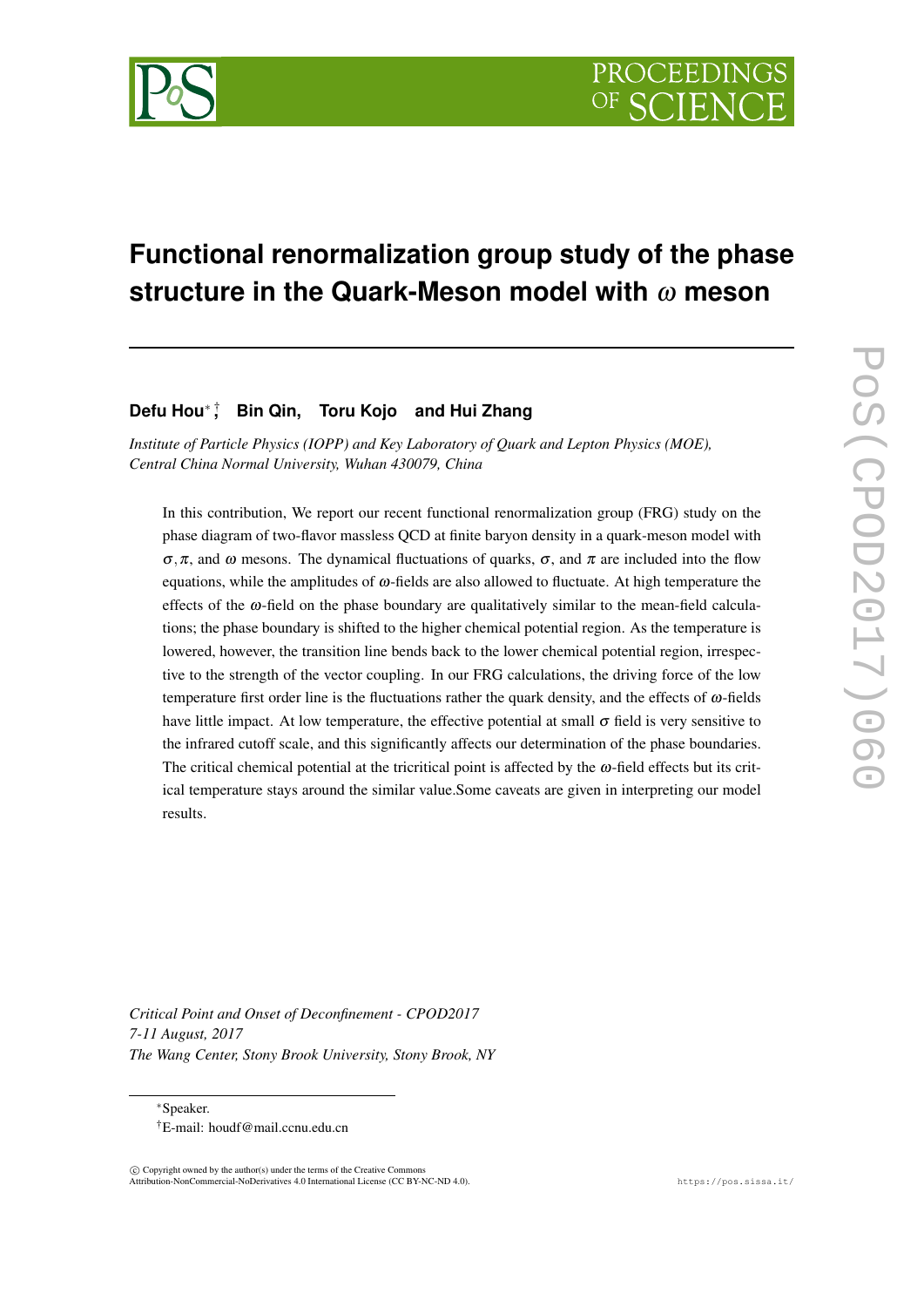#### <span id="page-1-0"></span>1. Introduction

The phase diagram of Quantum Chromodynamics (QCD) has been of great interest to theoretical and experimental researches [1, 2]. While it became possible to study the high temperature region quantitatively due to experimental studies and the lattice Monte-Carlo simulations, our understanding for the phase diagram at high baryon density remains uncertain, partly because the lattice simulations are not directly applicable due to the infamous fermion-sign problem , and also because the nuclear interactions at finite density are very complex. But in recent years a lot of hints to understand the phase structure have become available thanks to the experimental efforts such as Beam Energy Scan (BES) program at RHIC [3], the constraints from the lattice QCD [4], and astrophysics at very low temperature [5].

A schematic quark model description at high baryon density, typically based on the Nambu-Jona-Lasinio or quark-meson models, has been also developed and several results beyond the mean field treatments are available [6–11]. One of the methods to go beyond the mean field (MF) is the functional renormalization group (FRG), which efficiently includes various fluctuation effects in the strongly correlated system. It is known that the fluctuation effects can change the order of the phase transitions, and thereby can be very important in understanding the QCD phase diagram.

Typically the FRG is applied to quark models of two-flavors with the scalar  $(\sigma)$  and pseudo scalar ( $\pi$ ) fluctuations [6–8]. There are also studies for the vector ( $\rho$ ) and axial-vector ( $a_1$ ) fluctuations in the isovector channels [12–14]. On the other hand, to the best of our knowledge, the  $ω$ -fluctuations were taken into account only in the context of the Walecka type nucleon- $σ$ - $ω$  models whose main target is the nuclear matter at low temperature and density [15–17]. In the quark model context, the mean field of the  $\omega$  meson is known to have the significant impact on the phase boundary and the location of the critical end point [18–20], so it is natural to examine the stability of the mean-field picture against the  $\omega$ -fluctuations. In this contribution we will take into account the  $(\sigma, \pi, \omega)$ -fluctuations and study their impacts on the phase diagram [21].

## 2. The Quark-Meson model with  $\omega$  meson

The Lagrangian of the two-flavors Quark-Meson model with  $\omega$  meson in Minkowski space is

$$
\mathcal{L} = \bar{\psi} \Big[ i \gamma_{\mu} \partial^{\mu} - g_{s} (\sigma + i \gamma_{5} \boldsymbol{\tau} \cdot \boldsymbol{\pi}) - g_{v} \gamma_{\mu} \omega^{\mu} + \mu \gamma_{0} \Big] \psi + \frac{1}{2} \partial_{\mu} \sigma \partial^{\mu} \sigma + \frac{1}{2} \partial_{\mu} \boldsymbol{\pi} \cdot \partial^{\mu} \boldsymbol{\pi} - \frac{1}{4} F_{\mu v} F^{\mu v} - U(\sigma, \boldsymbol{\pi}, \omega), \qquad (2.1)
$$

with the field strength tensor  $F_{\mu\nu} = \partial_{\mu}\omega_{\nu} - \partial_{\nu}\omega_{\mu}$ . A field  $\psi$  is the light two flavor quark field  $\Psi = (u, d)^T$ . A bold symbol stands for a vector, and  $\tau = (\tau_1, \tau_2, \tau_3)$  are the Pauli matrices in isospin space. The potential for  $\sigma$ ,  $\pi$ , and  $\omega$  is

$$
U(\boldsymbol{\sigma}, \boldsymbol{\pi}, \boldsymbol{\omega}) = \frac{\lambda}{4} (\boldsymbol{\sigma}^2 + \boldsymbol{\pi}^2 - f_{\boldsymbol{\pi}}^2)^2 - \frac{m_v^2}{2} \omega_\mu \omega^\mu, \qquad (2.2)
$$

where  $f_{\pi}$  is the pion decay constant. We use the value  $f_{\pi} = 93$  MeV, although its value in the chiral limit should be slightly smaller, *≃* 87MeV. Typical values of the parameters in our problem are *m*<sup>*v*</sup>  $\sim$  1 GeV and *g*<sup>*v*</sup> is about  $\sim$  1 − 10, so the range of  $g_v/m_v \approx 10^{-3}$ -10<sup>-2</sup> MeV<sup>−1</sup> is the natural choice in our model.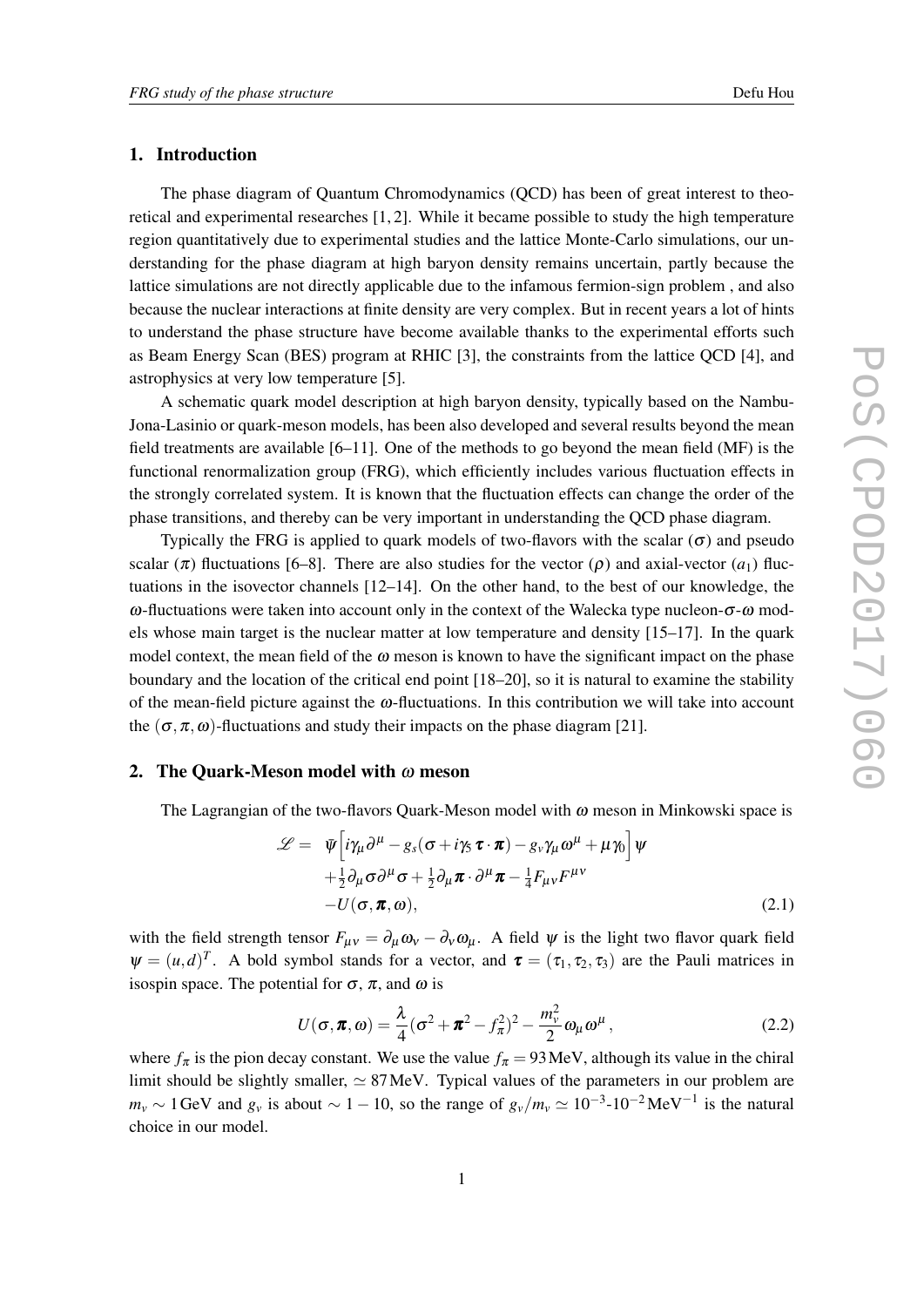#### <span id="page-2-0"></span>2.1 Mean-field approximation

The chiral symmetry of the vacuum is explicitly broken and the expectation values of the meson fields are  $\langle \sigma \rangle = f_{\pi}$  and  $\langle \pi \rangle = 0$ . Due to the rotational symmetry, only the zero-component of the vector field  $\omega_{\mu}$  can have an expectation value [22]. Only considering the time component  $\omega_0$ of the vector field  $\omega_{\mu}$ , the mean field potential reads as

$$
U_{\text{MF}}(\sigma, \omega_0) = \frac{\lambda}{4} (\sigma^2 - f_{\pi}^2)^2 - \frac{m_v^2}{2} \omega_0^2.
$$
 (2.3)

The mean-field effective potential is  $\Omega_{MF} = \Omega_{\bar{\Psi}\Psi} + U_{MF}(\sigma, \omega_0)$ , with the fermion contributions ( $\mu$ : quark chemical potential; *T*: temperature;  $\beta = 1/T$ )

$$
\Omega_{\bar{\psi}\psi} = -\nu_q \int \frac{\mathrm{d}^3 \mathbf{p}}{(2\pi)^3} \left\{ E_q \theta (\Lambda_{\mathrm{MF}}^2 - \mathbf{p}^2) \right\} - \nu_q T \int \frac{\mathrm{d}^3 \mathbf{p}}{(2\pi)^3} \left\{ \ln[1 + e^{-\beta(E_q - \mu_{\mathrm{eff}})}] + \ln[1 + e^{-\beta(E_q + \mu_{\mathrm{eff}})}] \right\},\tag{2.4}
$$

where  $v_q$  is the degeneracy factor  $v_q = 2(\text{spin}) \times 2(\text{flavor}) \times 3(\text{color}) = 12$  and  $E_q = \sqrt{p^2 + m_{\text{eff}}^2}$ . The first term is the fermion vacuum fluctuation contribution; if we dropped it off the transition in the chiral limit would be always the first order [23]. The effective quark (antiquark) mass and chemical potential are given as  $m_{\text{eff}} = g_s \sigma$ ,  $\mu_{\text{eff}} = \mu - g_v \omega_0$ . For a given *T* and  $\mu$ , the gap equation for  $\omega_0$  can be derived by solving the quantum equation of motion for  $\omega_0$ ,

$$
\omega_0 = \frac{g_v}{m_v^2} n(T, \mu - g_v \omega_0), \qquad (2.5)
$$

which is the self-consistent equation. Here the quark density *n* is determined by

$$
n(T, \mu - g_{\nu}\omega_0) = -\frac{\partial}{\partial \mu}\Omega_{\bar{\psi}\psi}(T, \mu - g_{\nu}\omega_0).
$$
 (2.6)

At this level, the vector coupling  $g_y$  and the mass of the  $\omega_0$  field are not independent;  $g_y \omega_k$  is proportional to  $(g_v/m_v)^2$ . Only their ratio  $g_v/m_v$  appears in both MF and FRG calculations.

In our calculation we follow the choice of Ref. [24] and set the parameters  $g_s = 3.3$  and  $\lambda = 20$ , with which the constituent quark mass in vacuum is  $M_{\text{vac}} = g_s f_\pi \simeq 307 \text{ MeV}$  and the sigma mass is  $m_{\sigma} = \sqrt{2\lambda f_{\pi}^2} \simeq 588 \,\text{MeV}.$ 

#### 2.2 FRG flow equation

The functional renormalization group (FRG) is a powerful non-perturbative tool in quantum field theories and statistical physics [25] and has been widely applied to QCD effective models [6–8,26–28]. The effective average action Γ*<sup>k</sup>* with a scale *k* obeys the exact functional flow equation

$$
\partial_k \Gamma_k = \frac{1}{2} \operatorname{Tr} \left[ \frac{\partial_k R_k}{\Gamma_k^{(2)} + R_k} \right],\tag{2.7}
$$

where  $\Gamma_k^{(2)}$  $\binom{1}{k}$  is the second functional derivative of the effective average action with respect to the fields. The trace includes a momentum integration as well as traces over all inner indices. An infrared regulator *R<sup>k</sup>* is introduced to suppress fluctuations at momenta below the scale *k*.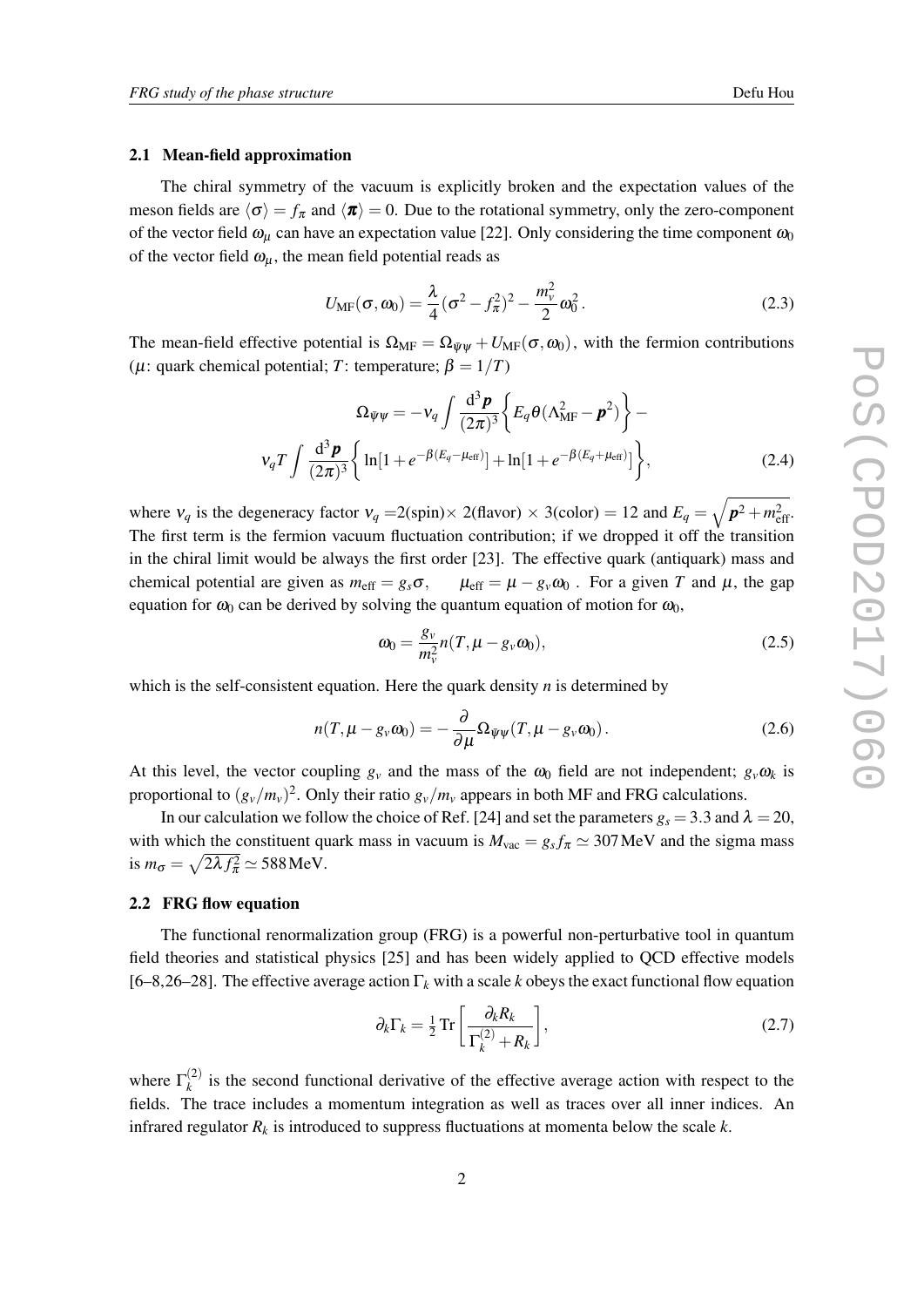<span id="page-3-0"></span>In this study the dynamical fields in the flow equation are quarks,  $\sigma$ , and  $\pi$ , and they affect the effective potential and the size of  $\omega_0$ -fields. Unlike the spatial components of vector fields, the  $\omega_0$ fields are not dynamical because it does not couple to the time derivative. Therefore the value of  $\omega_0$  is completely fixed by specifying the values of other fields. At each scale *k* in the flow equation, we determine the value of  $\omega_0$  fields by solving the consistency equation for given  $\sigma$  and  $\pi$ , so the resultant  $\omega_0$  may be written as  $\omega_{0,k}(\sigma, \pi)$ . This  $\omega_{0,k}$  field in turn appears in the effective chemical potential for quarks, affecting the dynamical fluctuations in the flow equations. Throughout our study we neglect the flow of all wave-function renormalization factors.

The scale-dependent effective potential can be expressed by replacing the potential *U* with the scale-dependent one  $U_k$ :  $\Gamma_k = \int d^4x \mathcal{L}|_{U \to U_k}$ , with the Euclidean Lagrangian from Eq. [\(2.1\)](#page-1-0) for which the temperature is introduced by a Wick rotation to imaginary time  $\int d^4x \equiv \int_0^{1/T} dx_0 \int_V d^3x$ . Due to the chiral symmetry, the potential *U* depends on  $\sigma$  and  $\pi$  only through the chiral invariant  $\phi^2 \equiv \sigma^2 + \pi^2$ . Starting with some ultraviolet (UV) potentials  $U_\Lambda$  as our initial conditions, we integrate fluctuations and obtain the scale dependent *Uk*, which is artificially separated into the ω-independent and dependent terms,  $U_k = U_k^{\phi} + U_k^{\omega}$ , where the function form of  $U_k^{\phi}$  will be determined without assuming any specific forms, while the potential for the  $\omega$ -field we keep using the same form as in Eq.  $(2.1)$  $(2.1)$  $(2.1)$ ,

$$
U_k^{\omega} = -\frac{1}{2} m_v^2 \omega_{0,k}^2. \tag{2.8}
$$

Later we will also perturb our results by allowing  $\omega^4$ -terms, and check that our results are not significantly affected.

With these setup, we follow the standard methods to compute the FRG. For the computation of the flow equation, there are some freedom to choose the regulator  $R_k$ . We use the 3*d*-analogue of the optimized regulator, which was proposed by Litim [29],

$$
R_{k,B}(\mathbf{p}) = (k^2 - \mathbf{p}^2) \theta (k^2 - \mathbf{p}^2),
$$
 (2.9)

$$
R_{k,F}(\boldsymbol{p}) = -\boldsymbol{p} \cdot \boldsymbol{\gamma} \left( \sqrt{\frac{k^2}{\boldsymbol{p}^2}} - 1 \right) \theta(k^2 - \boldsymbol{p}^2), \qquad (2.10)
$$

for bosons and fermions respectively. Inserting Eq. (??-2.10) into Eq. ([2.7\)](#page-2-0), the flow equation for the potential  $U_k^{\phi}$  $\kappa_k^{\phi}$  can be obtained as

$$
\partial_{k}U_{k}^{\phi}(T,\mu) = \frac{k^{4}}{12\pi^{2}} \left\{ \frac{3[1+2n_{B}(E_{\pi})]}{E_{\pi}} + \frac{1+2n_{B}(E_{\sigma})}{E_{\sigma}} - \frac{2v_{q}[1-n_{F}(E_{q},\mu_{eff}^{k}) - n_{F}(E_{q},-\mu_{eff}^{k})]}{E_{q}} \right\},
$$
\n(2.11)

with single-particle energies are

$$
E_{\pi} = \sqrt{k^2 + 2U'_k}, E_{\sigma} = \sqrt{k^2 + 2U'_k + 4\phi^2 U''_k}, E_q = \sqrt{k^2 + g_s^2 \phi^2},
$$
 (2.12)

for a pion, sigma-meson, and quark, respectively; we also defined  $U'_k \equiv \partial U_k / \partial \phi^2$ . Here the mass terms are given as usual definition  $m_{\pi}^2 = \delta^2 \Gamma / \delta \pi^2$ , etc., while we found it convenient to use the expressions (2.12) in our equations. We have assigned the  $\sigma$  quantum number in the radial direction for the effective potential, while  $\pi$  quantum number for the other directions. Note that during the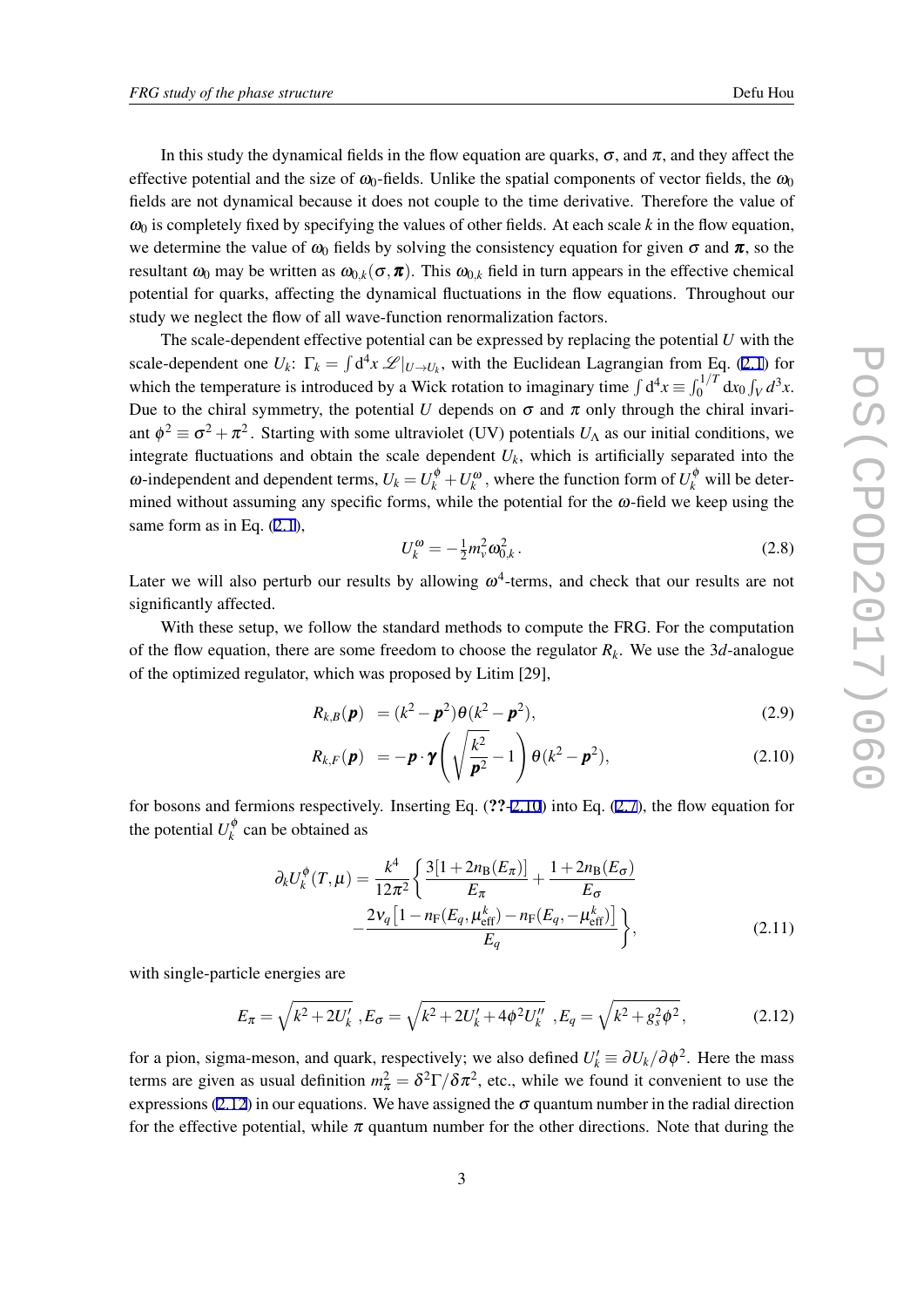FRG evolution pions may have the finite mass, as  $U'_{k}$  can be nonzero for general  $\phi$ , vanishing only at the stationary point.

Apparently, the flow equation should be solved in the  $\phi$  and  $\omega_0$  directions. But fields  $\omega_0$  are not dynamical, so the flow equation of  $\omega_0$  fields can be computed for a given value of  $\phi$ , like the Gauss law constraint in gauge theories. At each momentum scale  $k$ , we determine  $\omega_{0,k}$  by solving

$$
\frac{\partial U_k}{\partial \omega_{0,k}} = 0. \tag{2.13}
$$

The dependence on the  $\omega_{0,k}$  manifestly appears only through the mass term and the fermion loop; we have a relation  $m_v^2 \omega_0 \sim g_v\langle\bar{\psi}\gamma_0\psi\rangle \sim \partial\Gamma_{\rm fermion}/\partial\mu$ . The RG evolution of this relation yields the flow equation

$$
\partial_k \omega_{0,k} = -\frac{2g_v k^4}{\pi^2 m_v^2 E_q} \frac{\partial}{\partial \mu} \left( n_F(E_q, \mu_{\text{eff}}^k) + n_F(E_q, -\mu_{\text{eff}}^k) \right). \tag{2.14}
$$

This equation, together with Eq. $(2.11)$  $(2.11)$ , constitute of our flow equations for the effective potential  $U_k$  and the  $\omega_k$ -field as functions of  $\phi$ .

Finally the initial conditions for the flow equations must be set up. The UV scale  $\Lambda$  should be sufficiently large in order to take into account the relevant fluctuation effects and small enough to render the description in terms of the model degrees of freedom realistic [15]. We follow the choice of the Ref. [7],  $\Lambda = 500 \,\text{MeV}$ . The initial condition for the potential is

$$
U_{\Lambda}^{\phi} = \frac{\lambda}{4} \phi^4, \qquad (2.15)
$$

and set the parameters  $g_s = 3.2$ ,  $\lambda = 8$  with the vacuum effective potential from the FRG computation has the minimum at  $\sigma_{\text{vac}} \simeq 93 \text{ MeV}$  which is regarded as  $f_{\pi}$ . We note that the value of  $\lambda$ , which enforces  $\phi$  to stay near  $f_\pi$ , is considerably smaller than the MF case ( $\lambda \sim 20$ ). The initial condition for the  $\omega$  field has not been examined in detail, and we simply try  $\omega_{0,\Lambda}(\phi) = 0$ . Later we will also present the result of another different initial condition but it will turn out that such modification does not change the main story in this paper.

Assembling all these elements, we calculate the effective potential with the fluctuations integrated to  $k_{IR} = 0$ . The final step is to find  $\phi = \sigma^*$  which minimizes the effective potential. At the minimum the effective potential is identified as the thermodynamic potential,

$$
\Omega(\mu, T) = \Gamma_{k_{\rm IR}=0}(\mu, T, \sigma^*).
$$
\n(2.16)

In practice, it is numerically expensive to reduce the IR cutoff, and we typically stop the integration around  $k_{\text{IR}} \simeq 10 \text{MeV}$ .

## 3. Results

We briefly summarize the MF results for the chiral limit. Following Ref. [23], we include the fermion vacuum term with  $\Lambda_{MF} = 260$  MeV. Without this term the phase boundary is always the first order. With the vacuum term, there is a second order phase transition at high temperature and small chemical potential, and a first order phase transition at low temperature and large chemical potential. At tricritical points (TCP) with  $(T_c, \mu_c)$  the order of the phase transition changes. As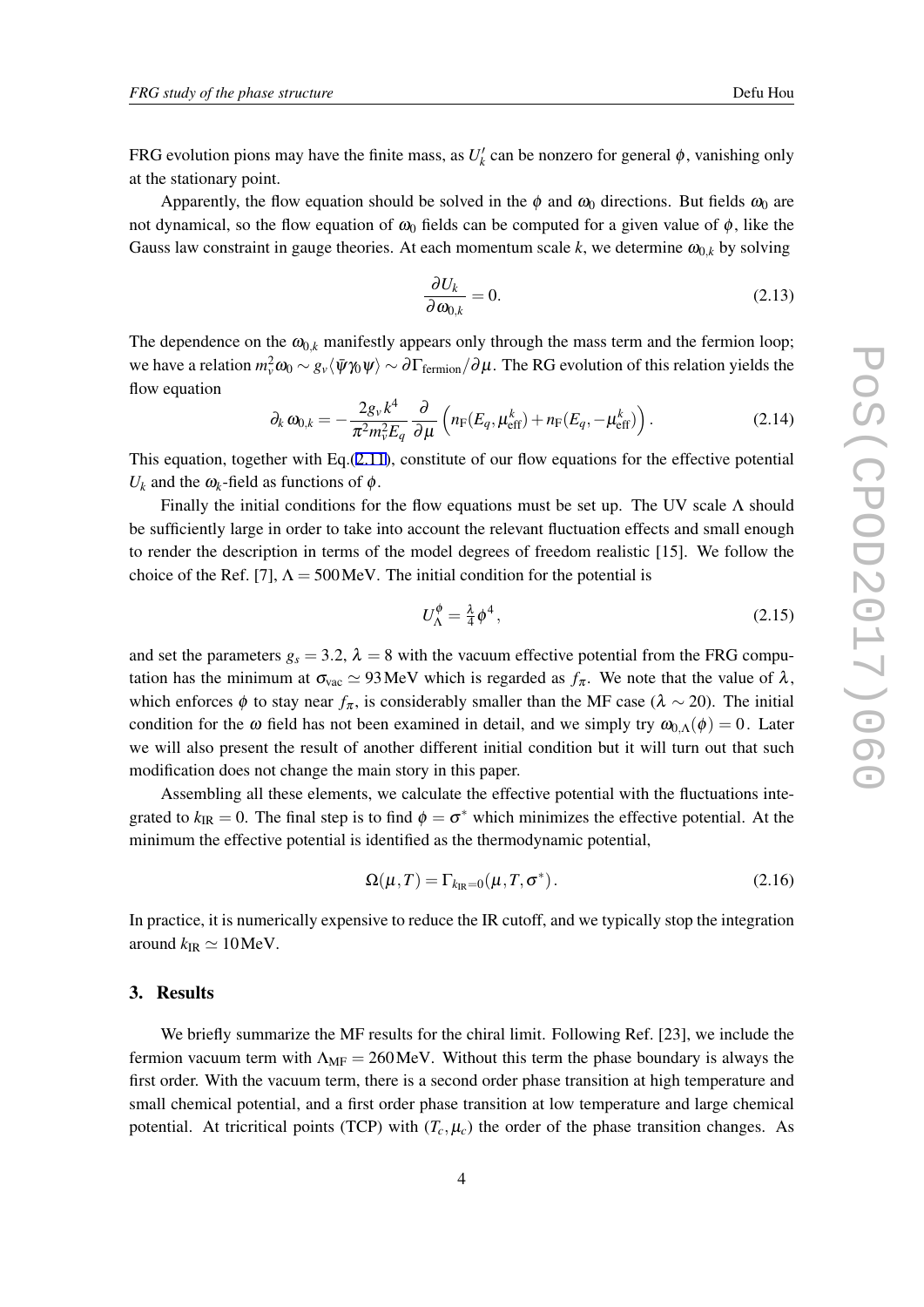<span id="page-5-0"></span>



**Figure 1:** (Left) The mean-field  $T - \mu$  phase diagram including vacuum fluctuation ( $\Lambda_{MF} = 260 \text{ MeV}$ ) for the two-flavor massless QCD with different vector couplings. Solid lines show the first order phase transitions, dashed lines show the second order phase transition. Dots show the tricritical point (TCP), star shows the vanishing of the TCP; (Right) The phase diagram of the FRG with different vector couplings.

 $g_v/m_v$  increase, the TCP moves to the right bottom side of the phase diagram, and eventually vanishes at  $g_v/m_v = 5.9 \times 10^{-3} \,\text{MeV}^{-1}$ . See Fig. 1 (Left).

We present the FRG results for the chiral limit. The phase diagrams for different coupling constants are summarized in 1 (Left). Here we give a quick summary of the results before dictating the details of calculations: (i) While the critical chemical potential of the TCP is sensitive to the vector coupling, its critical temperature is similar for different vector couplings; (ii) At high temperature, the vector couplings shifts the phase boundaries to higher chemical potential as in the MF, but the curves strongly bend back toward lower temperatures irrespective to the value of  $g_y$ ; the curves with different vector couplings approach one another. We note that the back bending behavior has been already found in other FRG calculations without the vector coupling [7–10, 27, 30, 31].



**Figure 2:** The scale evolution of the effective potential  $\Gamma_k(\phi)$  at low temperature. We compare the results with and without the vector coupling near the phase boundaries in the FRG results; (top)  $g_v/m_v = 0$ ,  $T =$ 10MeV and  $\mu = 276.7$  MeV; (bottom)  $g_v/m_v = 0.01$  MeV<sup>-1</sup>,  $T = 10$  MeV and  $\mu = 287.7$  MeV.

The full flow equation  $(2.11)$  $(2.11)$  is solved on a grid  $[6.32]$ . To check the stability of our numerical results, we compare two different methods to solve the flow equation. We got the same results for the 4th order Backward Differentiation Formula (BDF) and the Linearly Implicit Midpoint method.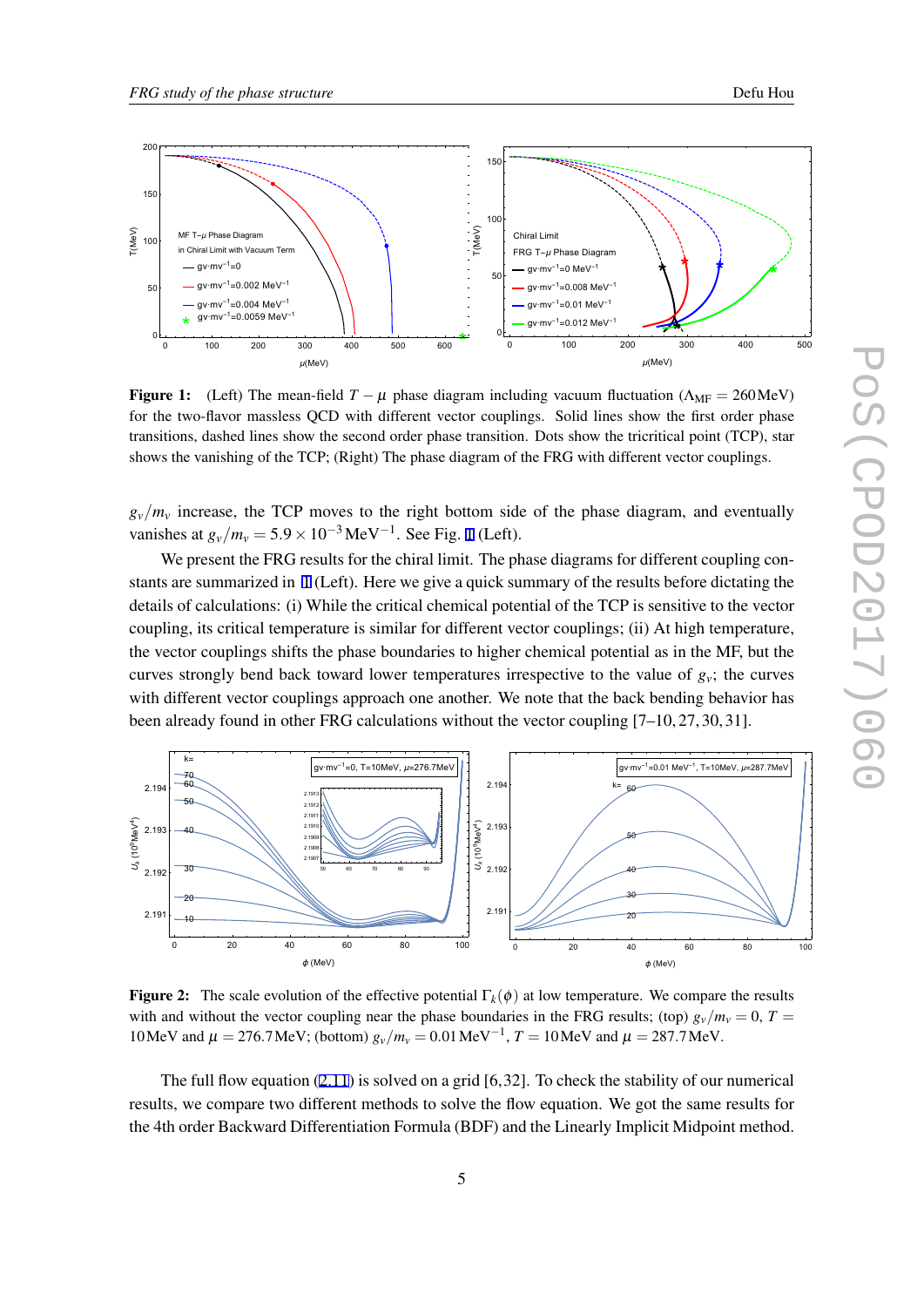The flow equation is integrated from the UV momentum  $k = \Lambda = 500$  MeV to the IR momentum  $k_{IR} = 10 - 20$  MeV until the location of the minimum of the effective potential is stabilized (See Fig. [2\)](#page-5-0). The fluctuations erase the barrier between two local minima in the mean field potential, making the effective potential convex, as they should.

Fig. [2](#page-5-0) illustrates the evolution of the effective potential  $\Gamma_k(\phi)$  towards the IR for different vector couplings. We fix the temperature to  $T = 10$  MeV and chose the chemical potential near the phase boundaries of the FRG results. The top panel is the result for  $g_y = 0$  at  $\mu = 276.7$  MeV, and the bottom one is for  $g_v/m_v = 0.01 \,\text{MeV}^{-1}$  at  $\mu = 287.7 \,\text{MeV}$ . We can see that the phase transition is of the first order in this case. As we increase  $\mu$ , the global minimum smoothly approaches the local minimum at  $\phi = 0$ , leading to the second order phase transition at  $\mu \approx 282 \text{ MeV}$  (see Fig. ??). This also means that there exists a tri-critical end point. All these features are consistent with the calculations in Ref. [7].



**Figure 3:** The vacuum expectation value of the order parameter  $\phi$  and the baryon density as a function of chemical potential  $\mu$  at  $T = 5$  MeV, calculated by the FRG with different vector couplings. The  $g_v = 0$ case has the first order transition around <sup>µ</sup> *≃* 270MeV, and then the second order phase transition around  $\mu \simeq 290$  MeV. The other cases have only the first order phase transitions.

To examine the phase structure in more detail, we check the behavior of the order parameter  $\phi$ and the baryon density, especially their relationship.

We first examine the results at  $T = 5$  MeV, Fig. 3 for (Left) the order parameter and (Righ) the baryon density normalized by the nuclear saturation density  $n_0 = 0.16 \text{fm}^{-3}$ . The result of the  $g_y = 0$  case has the first order phase transition at  $\mu \approx 270$  MeV and the second order phase transition at  $\mu \simeq 288$  MeV. The other cases  $g_v/m_v = (0.8, 1.0, 1.2) \times 10^{-2}$  MeV<sup>-1</sup> all have the first order phase transitions. After the transition the vector coupling tempers the growth of the baryon density, as we originally expected.

It seems that the change in order parameter is not driven by the baryon density. This is in contrast to typical MF calculations in which the baryon density develops first, and then drives the reduction of the chiral order parameter. Thus the mechanism of the chiral restoration found in our calculations for  $T \simeq 5$  MeV is very different from the conventional density driven one; in fact the phase transition occurs before  $\mu$  reaches the vacuum effective quark mass ( $g_s f_\pi \simeq 298 \text{MeV}$ ).

The <sup>µ</sup>-dependence of the baryon density considerably deviates from *∼* <sup>µ</sup> <sup>3</sup> behavior expected from the single particle contributions. In fact, our derivation of the baryon density includes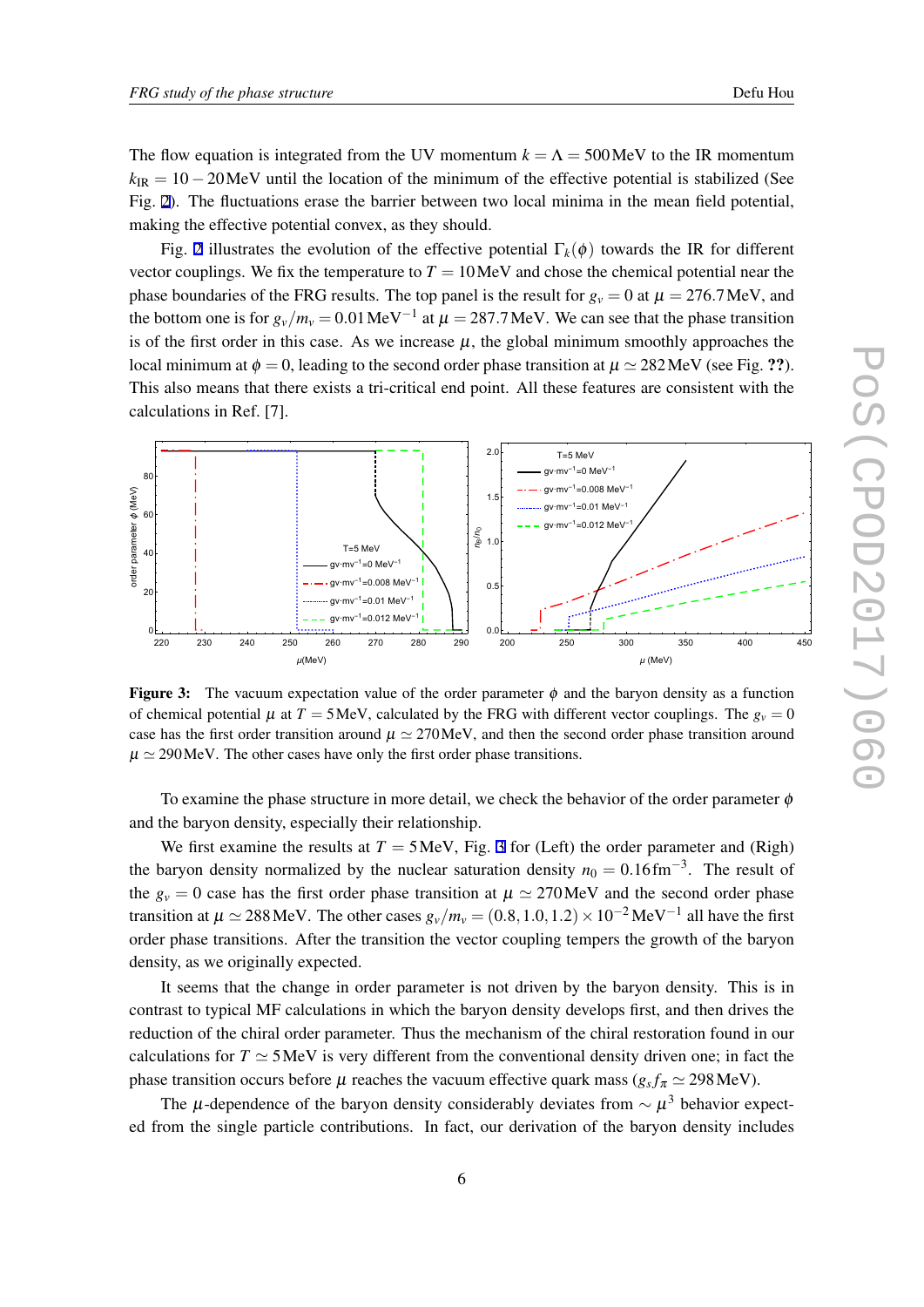<span id="page-7-0"></span>not only the fermionic but also the bosonic fluctuations which also depend on  $\mu$ , and somewhat unexpectedly the latter is more important especially when the vector coupling is large.

Note that  $\omega_0$  is large in spite of small baryon density; the MF-like relation  $\omega_0 \propto n$  does not work at all. This means that the large amplitude of  $\omega_0$  is induced by fluctuations rather than the quark density, as in the first order phase transition (see Fig. 4) (Left).



**Figure 4:** (Left) Solutions  $g_v \cdot \omega$  as a function of the chiral condensate  $\phi$  at fixed  $\mu = 200 \text{ MeV}, T = 5 \text{ MeV}$ with different vector couplings. Solid lines are for FRG results, and dashed lines for MF results; (Right) The scale evolution of the omega field  $g_y \cdot \omega$  as a function of the chiral condensate  $\phi$  at fixed  $\mu = 200 \text{ MeV}, T =$ 5 MeV with fixed vector coupling constant  $g_v/m_v = 0.01 \text{ MeV}^{-1}$ .

We also plot the scale evolution of the omega field  $g_v \cdot \omega$  as a function of the chiral condensate  $\phi$  at fixed  $\mu = 200 \text{ MeV}, T = 5 \text{ MeV}$  with fixed vector coupling constant  $g_v/m_v = 0.01 \text{ MeV}^{-1}$  in Fig. 4) (Right). One can easily find that for small  $\phi$  the omega field grows faster and faster as the scale decreases, but for large  $\phi$  it stays zero.



Figure 5: (Left) A comparison of the phase diagrams calculated by the grid method FRG and the Taylor methods. Dashed lines show the second order phase transition. The vector coupling is omitted for simplicity; (Right) Functional renormalization group  $T - \mu$  phase diagram with different vector couplings and initial conditions for omega meson.

To check the stability of our results, in this section we perturb our setup for calculations and try to identify the universal features.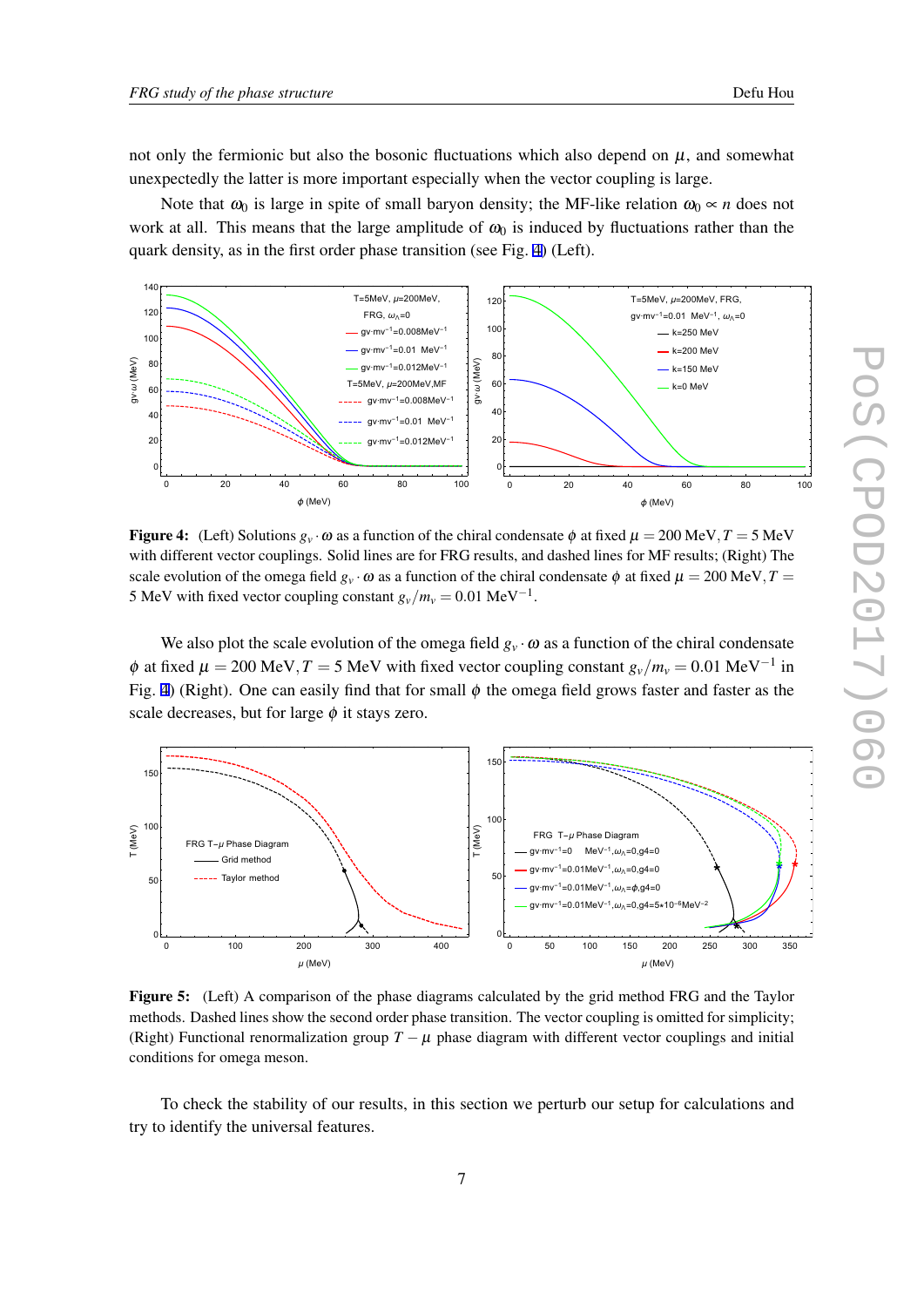Our FRG results in the previous section are very sensitive to the fluctuations. Here we focus on the effect of the  $\phi$ -fluctuations by using the Taylor expansion of  $U_k$ ,

$$
U_k(\phi) = \frac{\lambda_k}{4} (\phi^2 - a_k)^2,
$$
\n(3.1)

with the scale dependent parameters  $a_k$  and  $\lambda_k$ . We recall that our previous calculations did not assume any functional form for  $U_k(\phi)$ . Thus the difference from the Taylor method clarifies the importance of higher order vertices for  $\phi$ . We also emphasize that in this method there is, by construction, only one minimum at given  $T$  and  $\mu$ , whose location is determined by the scale evolution of *a<sub>k</sub>*. As before, the initial condition at  $k_{UV} = \Lambda$  is chosen to be  $a_{k=\Lambda} = 0$ ,  $\lambda_{k=\Lambda} = 15.2$ to reproduce the vacuum pion decay constant of  $f_{\pi} \simeq 93 \text{ MeV}$ . Within this simple approximation, we get the Taylor method  $T - \mu$  phase diagram. Here we omitted the vector coupling. We found that the phase transition line is the second order everywhere and there is no back bending behavior (See Fig. [5\)](#page-7-0)(Left).

We check the robustness of our results by varying treatments of the  $\omega$ -fields. From now on,  $g_{\nu}/m_{\nu}$  is fixed to 0.01 MeV<sup>−1</sup>. We change the initial condition for the omega meson from  $\omega_{k=\Lambda} = 0$ to  $\omega_{\Lambda} = \phi$  Starting with this initial condition, the value of  $\omega$  as  $k \to 0$  tends to a take larger value than the case with the initial condition  $\omega_{\Lambda} = 0$ . We found that this change tends to increase the value of  $\omega$  at relatively large  $\phi$ , bringing the energy cost due to the repulsive force. As a result the phase transition to  $\phi = 0$  occurs at lower temperature and chemical potential. But the overall structure of the phase diagram does not change, as seen in Fig. [5](#page-7-0))(Right) Next we also consider the effect of quartic coupling  $\frac{1}{12}g_4 \cdot (g_v^2 m_v^2) \cdot \omega_{0,k}^4$  [21].

With this configuration, the flow equations for  $U_k$  and  $\omega_{0,k}$  are both affected. We show the result for *<sup>g</sup>*<sup>4</sup> <sup>=</sup> <sup>5</sup>*×*10*−*<sup>6</sup> MeV*−*<sup>2</sup> in Fig. [5\)](#page-7-0)(Right). With the quartic term, the overall structure such as the back bending behavior is not significantly affected. The phase transition line shifts slight to the lower chemical potential region.

#### 4. Summary

In this contribution we discuss the quark meson model with  $\sigma$ ,  $\pi$ , and  $\omega$  mesons at finite temperature and density using the FRG. We focus on the effects of the  $\omega$ -mesons, which are known to be very important in MF determination of the phase boundaries.

Without  $\omega$ -fields, it has been known that FRG calculations typically lead to the back bending behavior at low temperature phase boundary. This behavior looks somewhat unnatural to us, and we expected that introduction of the repulsive density-density interactions would tame this problem. Our FRG results do not follow our expectation; what we found is that the low temperature first order phase transition in the FRG is induced by fluctuations, rather than number density as in the MF case, so that the structure of the low temperature boundaries remains similar for different values of vector couplings.

Another important finding in this study is that the effective potential at small  $\phi$  is very sensitive to the infrared cutoff scale *k*. If we artificially stopped the integration before stabilizing the result, we would get very different phase boundaries. On the other hand, the results without going very small *k* are closer to the conventional MF results which are easier to interpret on physical grounds. It is not clear to us whether there exist good rationales to ignore fluctuations in the very infrared.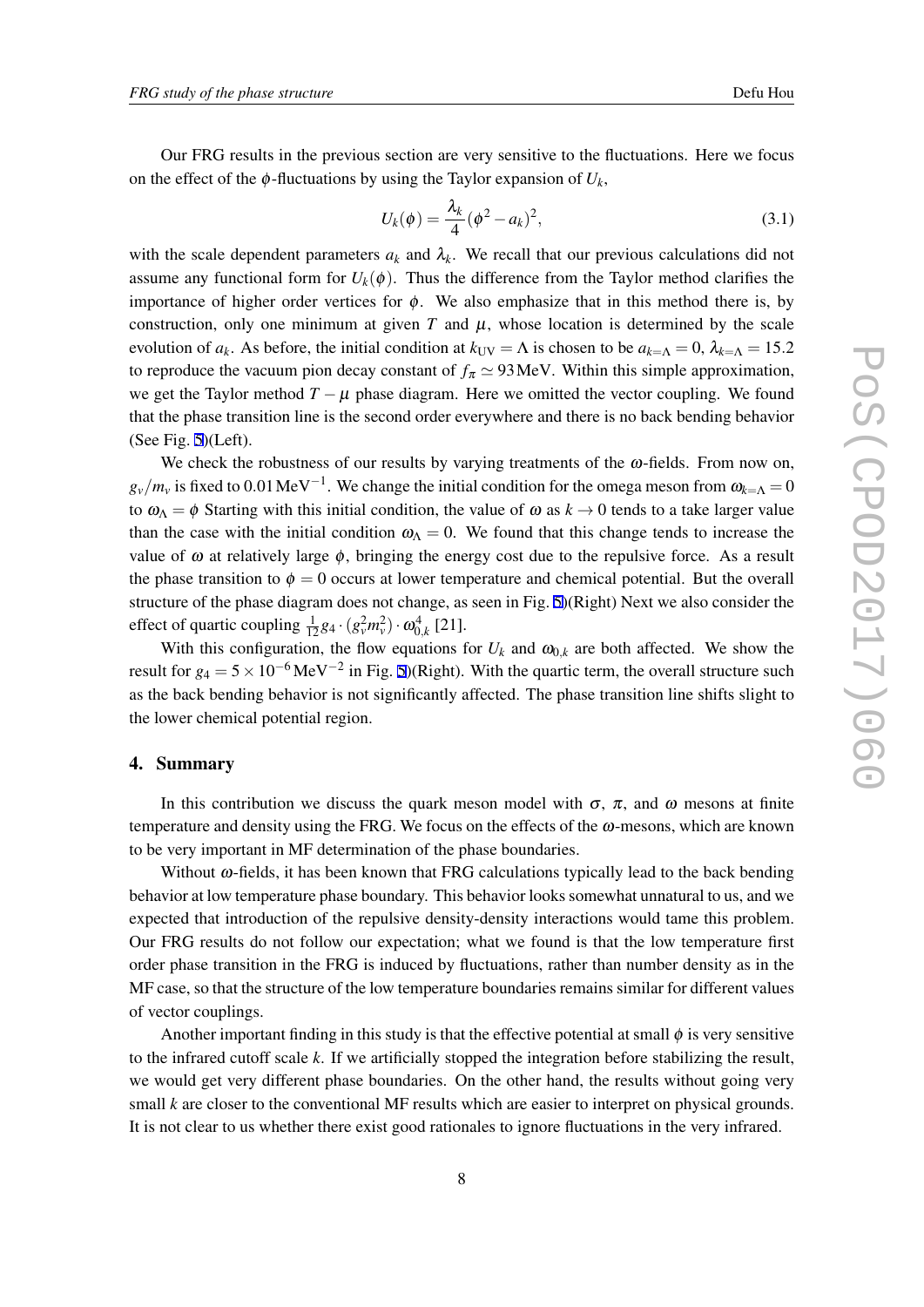We think that our FRG results show very strong fluctuation effects with which the results are hard to interpret. We believe that the problem of strong fluctuations should be solved in general context, without using specific features of QCD. Our model does not possess confinement, but the main sources in our fluctuations are color-singlet; so even after the successful modeling of confinement the issues of fluctuations are likely to remain. Further studies are called for.

A part of the origin of strong fluctuations may be our use of the chiral limit. It is known that even small current quark mass significantly increases the pion mass. Since our results on phase boundaries are very sensitive to the infrared scale *k*, the details of low-lying excitations should be important. Hence the obvious extension of the present study is to examine the impact of the explicit breaking. This should be discussed elsewhere .

#### Acknowledgments

DH and TK acknowledge J. Wambach for his comments on the back bending behavior during the workshop "CPOD2017" held at the StonyBrook University. We are grateful to K. Redlich pointing out fermion vacuum term overlooked in the Mean field calculations . We are indebted to J. Pawlowski, D. Rischke for valuable sugestions and discussions. We thank M. Huang, J. Liao and M. Horvath for their useful discussions. The work is supported in part by the Ministry of Science and Technology of China (MSTC) under the "973" Project Nos. 2015CB856904(4) (DH), and by NSFC under Grant Nos. 11375070, 11735007, 11521064 (DH); 11650110435 (TK).

### References

- [1] P. B. Munzinger and J. Wambach, Rev. Mod. Phys. Vol 81, (2009) 1031-1050 [arXiv:0801.4256].
- [2] B. Friman, C. Hohne, J. Knoll, S. Leupold, J. Randrup, R. Rapp and P. Senger, Lect. Notes Phys. 814, (2011) 1.
- [3] For a review, X. Luo and N. Xu, Nucl. Sci. Tech. **28** (2017) no.8, 112 [arXiv:1701.02105 [nucl-ex]].
- [4] A. Bazavov *et al.*, Phys. Rev. D 95 (2017) no.5, 054504 [arXiv:1701.04325 [hep-lat]].
- [5] For a review, G. Baym, T. Hatsuda, T. Kojo, P. D. Powell, Y. Song and T. Takatsuka, arXiv:1707.04966 [astro-ph.HE].
- [6] B. J. Schaefer and J. Wambach, Phys. Part. Nucl. 39, (2008) 1025-1032 [arXiv:0611191 [hep-ph]].
- [7] B. J. Schaefer and J. Wambach, Nucl. Phys. A 757, (2005) 479-492 [arXiv:0403039 [hep-ph]].
- [8] T. K. Herbst, J. M. Pawlowski and B. J. Schaefer, Phys. Lett. B 696, (2011) 58-67 [arXiv:1008.0081].
- [9] K. I. Aoki and M. Yamada, Int. J. Mod. Phys. A 30, 1550180 (2015). [arXiv:1504.00749].
- [10] N. Strodthoff, B. J. Schaefer and L. V. Smekal, Phys. Rev D 85, 074007 (2012). [arXiv:1112.5401].
- [11] K. Fukushima and J. M. Pawlowski, Phys. Rev. D 86, 076013 (2012). [arXiv:1203.4330].
- [12] F. Rennecke, Phys. Rev. D 92, 076012 (2015). [arXiv:1504.03585].
- [13] J. Eser, M. Grahl, and D. H. Rischke, Phys. Rev. D 92, 096008 (2015). [arXiv:1508.06928].
- [14] C. Jung, F. Rennecke, R. A. Tripolt, L. V. Smekal and J. Wambach, Phys. Rev. D 95, 036020 (2017). [arXiv:1610.08754].